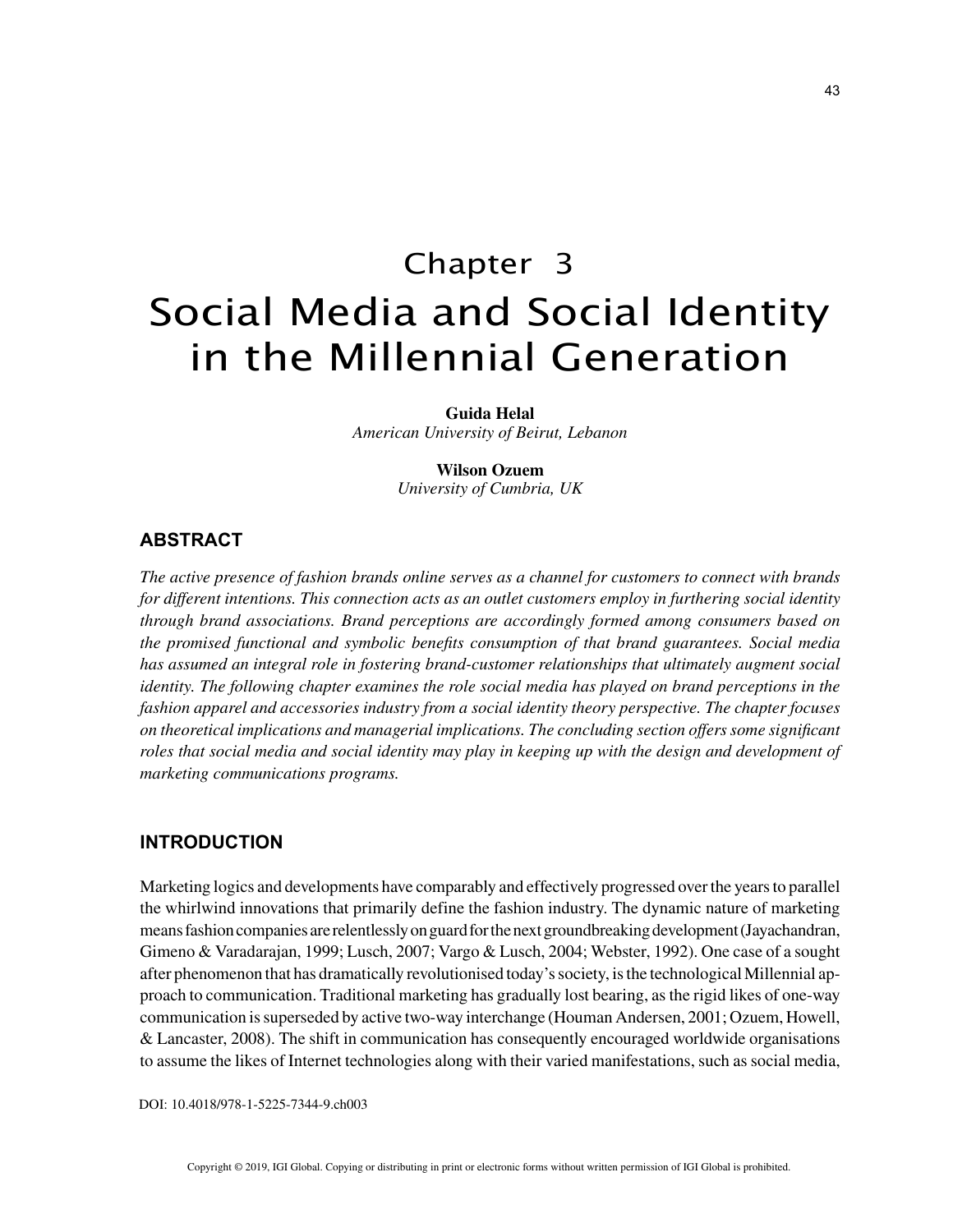as an outlet allowing brands to produce content for followers (Evans, 2012; Hoffman & Novak, 1996; Zarrella, 2009). An abundance of literature has consequently surfaced examining the evolution social media has enthused in routine life (Fischer & Reuber, 2011; Hanna, Rohm & Crittenden, 2011; Hoffman & Fodor, 2016; Huy & Shipilov, 2012; Kaplan & Haenlein, 2010; Kietzmann, Hermkens, McCarthy, & Silvestre, 2011; Michaelidou, Siamagka, & Christodoulides, 2011). Further studies have explored the application of social media within a brand's marketing strategy (Luo, Zhang, & Duan, 2013; Naylor, Lamberton & West, 2012; Simmons, 2008; Tuten & Solomon, 2014).

Kim and Ko (2012) addressed the promising relationship between social media marketing and resultant customer equity among luxury fashion brands. The study aimed to demonstrate †he success luxury fashion brands gain from employing social media marketing activities including entertainment, interaction, or word of mouth. Based on the findings, the study concluded that the use of social media is directly correlated with subsequent enhanced purchase intentions and customer equity within the luxury fashion industry. However, the study paid limited attention to a demographic age that is familiar with social media and able to produce pertinent feedback that enhances the accuracy of research results. An analysis conducted by a statistic portal, Statista, on the worldwide daily usage of social media found that the highest degree of daily social media usage in 2016 was held by global users aged 25 to 34 years old (Statista, 2016). A more recent study revealed the highest time consumption of visual activities on social networking sites such as Facebook and Instagram to be among ages 16-34 years, while preceding generations demonstrated fewer percentages of average time spent participating in such activities (Statista, 2017). The Millennial generation outruns other age groups as the leading social media user. Albeit the current extensive literature investigating social media, few studies have examined the use of social media in the fashion industry, particularly on the Millennial generation.

Social media is a development of the World Wide Web that began gaining ground between the late 1990's and early 2000's, establishing worldwide prominence by the late 2000's (Dewing, 2010). Yet before delving into the profound significance social media has exerted globally, the course of events leading up to its inception are considered

The initiation of the World Wide Web began in the early 1990's upon Tim Berners-Lee linking hypertext technology to the Internet. This allowed for one common worldwide foundation to be formed, whereby networked communication was born (Van Dijck, 2013). The consequent evolution of Web 2.0 brought about social media. Web 2.0 is described as consisting of two features that help define it, and these are *microcontent* and *social media*. *Microcontent* comprises of pieces of content that express a primary idea. Such pieces cover much less information than websites and may take the form of blog posts, comments, or small images. These are designed for easy upload, reuse, and stimulating participation. The second feature of Web 2.0, *social media* or *social software*, consists of platforms organized around the framework of connecting people to one another. The *microcontent* produced by multiple users creates a page of shared interests different users can access to bond with one another (Alexander & Levine, 2008). In time, the growth of Web 2.0 prompted the birth of two-way communication platforms and the flow of user-generated content, which is today identified as social media (Arora, 2014; Fuchs, 2014; Gillies & Cailliau, 2000; O'Reilly, 2005).

A study conducted by Statista further affirms the significance social media has gained across the fashion industry (Statista, 2016). This study emphasizes the sheer 'clout' that virtual channels have when it comes to the fashion domain through the integration of social media throughout London Fashion Week. The show is a highly anticipated bi-annual fashion trading weeklong event, and in 2014, it generated over half a million mentions on social media. The majority of these mentions emerged over